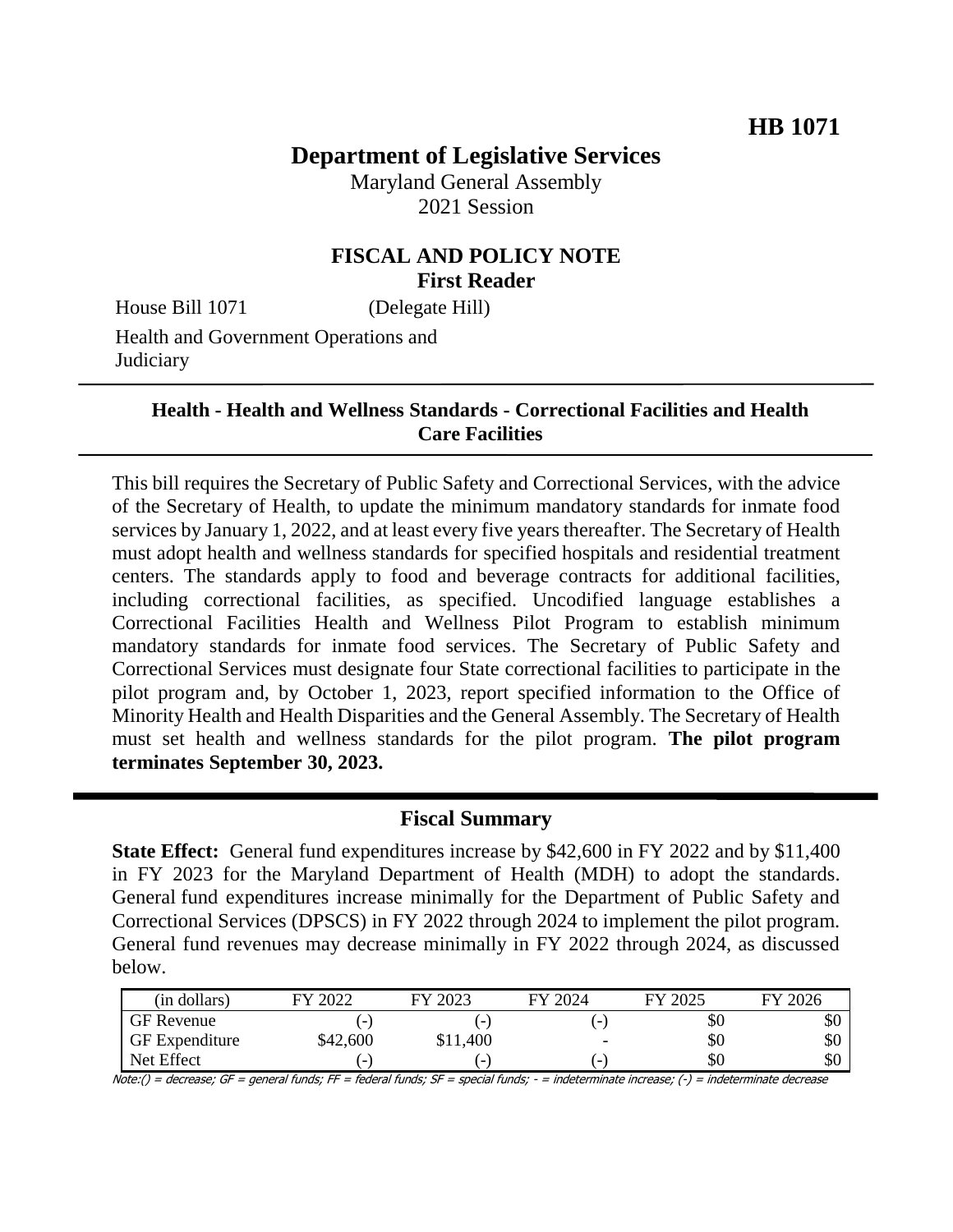**Local Effect:** Potential minimal increase in expenditures for local correctional facilities to comply with the bill, as discussed below. Revenues are not affected.

**Small Business Effect:** Minimal.

# **Analysis**

#### **Bill Summary:**

#### *Standards for Inmate Food Services*

The minimum mandatory standards for inmate food services must (1) include a procedure for an inmate to elect to change food or beverage options, without requiring a religious or medical exception, to kosher, halal, diabetic, or any other diet available to an inmate and (2) require an inmate to provide adequate notice of any dietary requirements.

An election to change food and beverage options or a notice of dietary requirements must remain valid for six months and be renewed automatically unless the inmate provides additional notice, in writing, of a change to the inmate's diet.

#### *Health and Wellness Standards*

The Secretary of Health must adopt health and wellness standards for all hospitals and residential treatment centers for which the Secretary adopts specified regulations. The regulations must include:

- requiring the facility to offer plant-based meal options, food options, and beverages for general consumption, as specified;
- providing information and resources to health care providers who provide services in the facilities on available training and board certification, as specified; and
- guidelines that increase the availability of plant-based meal options, food options, and beverages in alternative food locations in the facility, as specified.

The standards may exceed the standards set by federal law. The existing requirement for the Secretary of Health to adopt reasonable rules and regulations that set standards of specified services in the area of dietary matters is expanded to include requiring, by October 1, 2022, that the menus and alternative food locations for specified facilities comply with the health and wellness standards.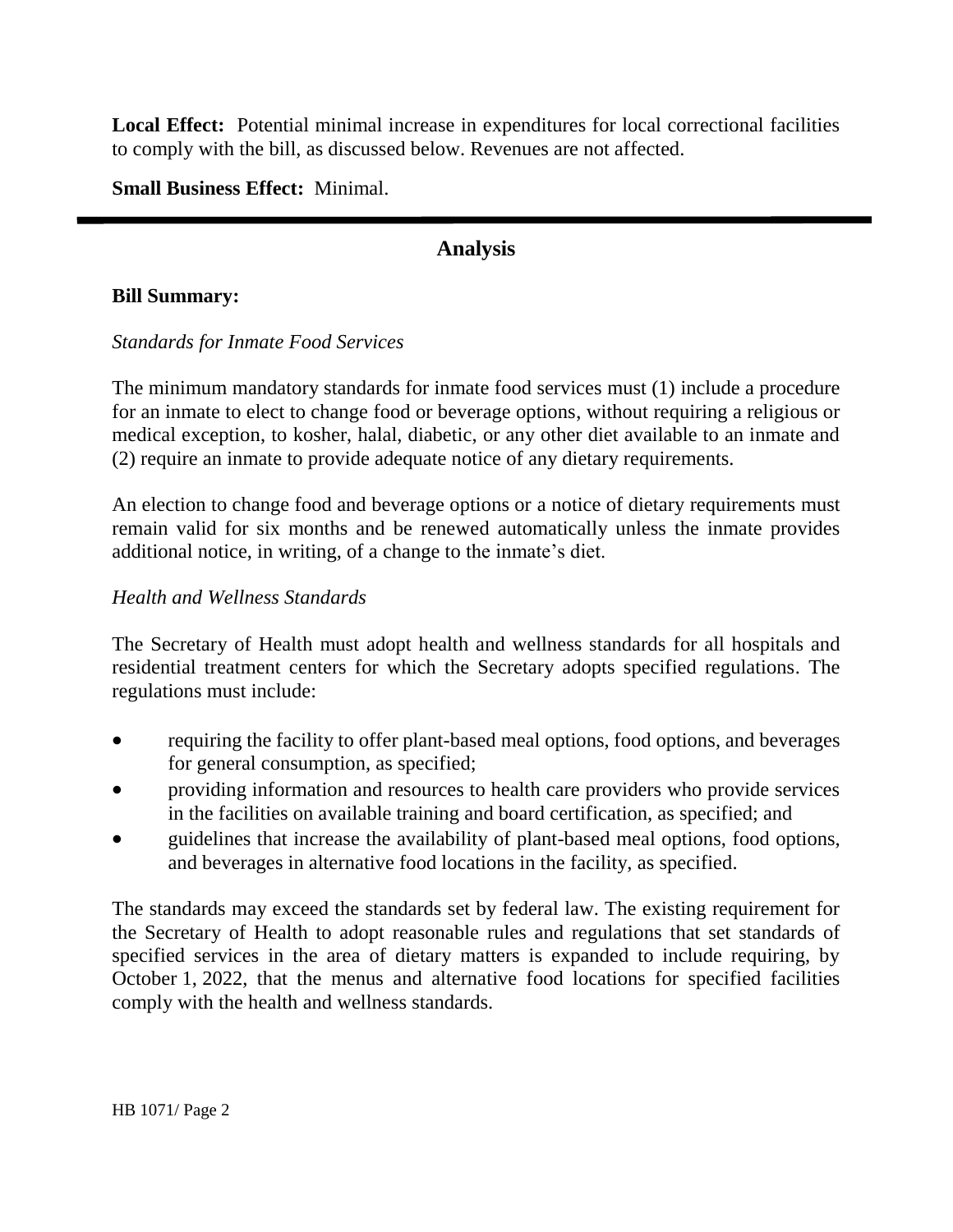### *Application to Existing and Future Contracts*

The requirements that a facility offer plant-based meal, food, and beverage options on request at each meal under the bill must apply to (1) food and beverage contracts entered into or renewed by a facility on or after October 1, 2021, and (2) a contract, an agreement, or any other arrangement between a correctional facility and a food and beverage contractor entered into on or before that date if the standards can be implemented without an increase of the price for the food or food services or the appropriate local agency approves any price increase that would result from the implementation of the standards.

# *Correctional Facilities Health and Wellness Pilot Program*

Each correctional facility participating in the pilot program must (1) comply with health and wellness standards set by the Secretary of Health; (2) offer plant-based meal, food, and beverage options for general consumption, as specified; (3) provide information and resources to health care providers who provide services in the correctional facility on available training and board certification, as specified; (4) provide information to all inmates on the benefits and availability of plant-based meal, food, and beverage options; (5) establish guidelines that increase the availability of plant-based options in alternative food locations in the facility; and (6) establish guidelines for the preparation of plant-based meal options by the facility that considers the taste preferences of the population served, as specified.

### *Funding to Develop and Implement the Health and Wellness Standards*

The bill expresses the intent of the General Assembly that the health and wellness standards developed by MDH pursuant to the bill and implemented by DPSCS under the pilot program must be developed, adopted, and implemented using the department's existing resources.

**Current Law:** Hospitals and residential treatment centers must be licensed by the State to operate. There are various standards and practices that each must meet as a condition of licensure. MDH may conduct inspections to ensure compliance with requirements. MDH may also conduct inspections to investigate and resolve any complaint concerning patient care, safety, medical and nursing supervision, physical environment, sanitation, or dietary matters. In addition, federal guidelines govern facilities that receive funding through Medicaid and Medicare.

State regulations generally require that the food and nutritional needs of residents in hospitals meet medical orders. Further, by regulation, milk and meat, fish, poultry, or eggs must be offered daily in varying amounts.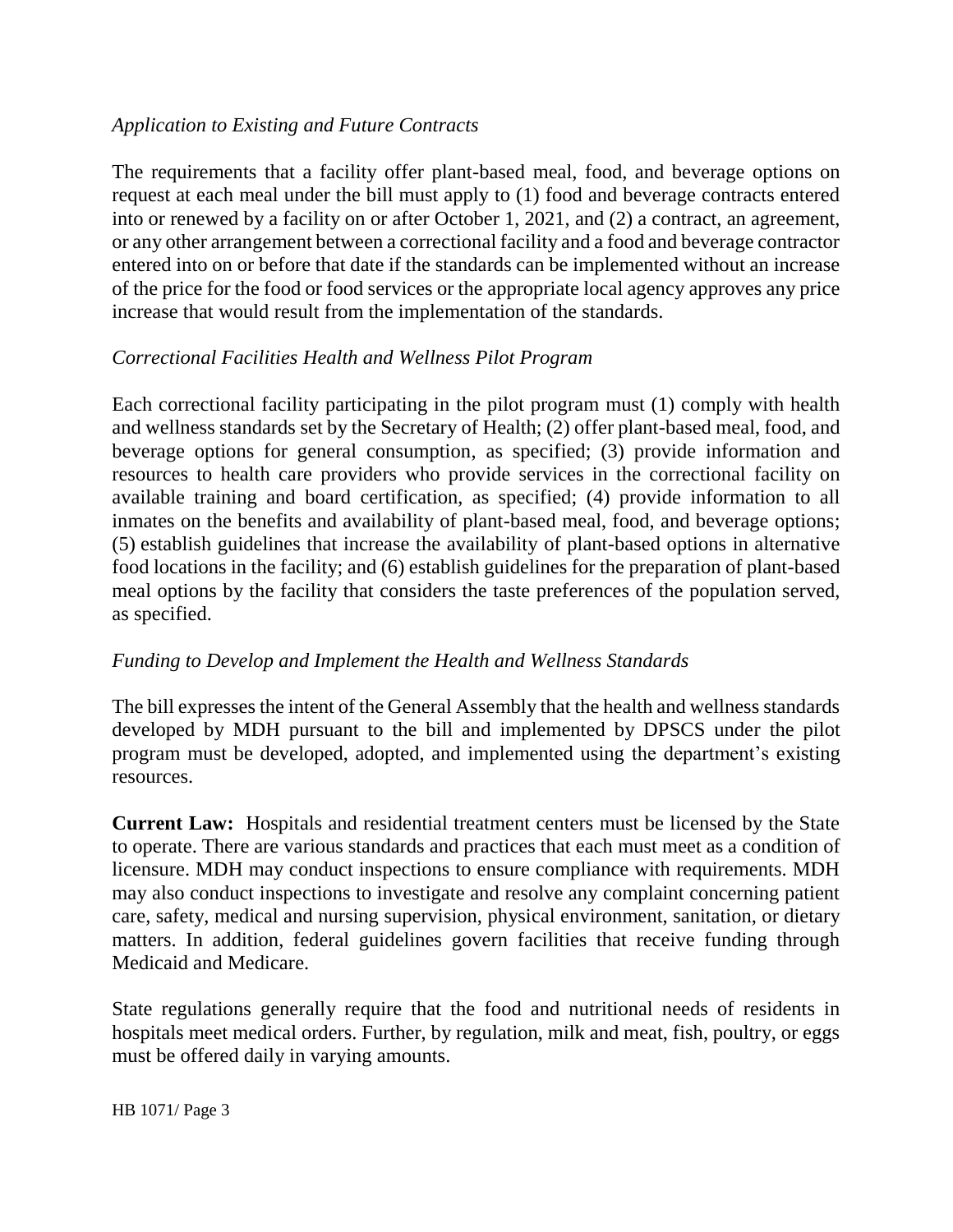The State Advisory Council on Health and Wellness within MDH must (1) promote evidence-based programs for healthy lifestyles and the prevention, early detection, and treatment of chronic disease and (2) make recommendations to MDH related to chronic disease prevention, health, and wellness.

The Secretary of Public Safety and Correctional Services is required to adopt regulations that establish minimum mandatory standards applicable to, among other things, inmate food services. The minimum mandatory standards apply to all State and local correctional facilities. The Secretary is also required to establish approved standards applicable to, among other things, training; the approved standards apply to all State correctional facilities and may be adopted by a local correctional facility. The standards adopted under these provisions must be consistent with federal and State law.

By regulation, the managing official of a correctional facility is responsible for having written policies and procedures, including (1) providing for a menu approved annually by a registered dietitian; (2) ensuring that three meals a day are served with not more than a 14-hour interval between the evening meal and breakfast; and (3) ensuring that the food service operation is licensed and meets State sanitation and health regulations as verified by inspection as required by the health department.

**State Fiscal Effect:** Although the bill establishes the intent of the General Assembly that the health and wellness standards developed by MDH under the bill and implemented by DPSCS under the pilot program must be developed, adopted, and implemented using existing resources, initial implementation likely results in a minimal increase in general fund expenditures for both MDH and DPSCS. Without actual experience under the bill, it is unclear to what extent health care costs and/or food costs may decrease over time as a result of the bill.

### *Maryland Department of Health*

MDH advises that it needs one registered dietician in fiscal 2022 to develop the dietary guidelines and one part-time permanent staff beginning in fiscal 2023 to handle the ongoing responsibilities of the bill. The Department of Legislative Services disagrees and advises that MDH must develop the standards for implementation by October 1, 2022, but there are no ongoing requirements for developing the standards.

Thus, MDH general fund expenditures increase by \$42,561 in fiscal 2022, which accounts for the bill's October 1, 2021 effective date. This estimate reflects the cost of hiring one contractual registered dietician to review and provide advice for the development of dietary guidelines. It includes a salary, fringe benefits, one-time start-up costs, and ongoing operating expenses.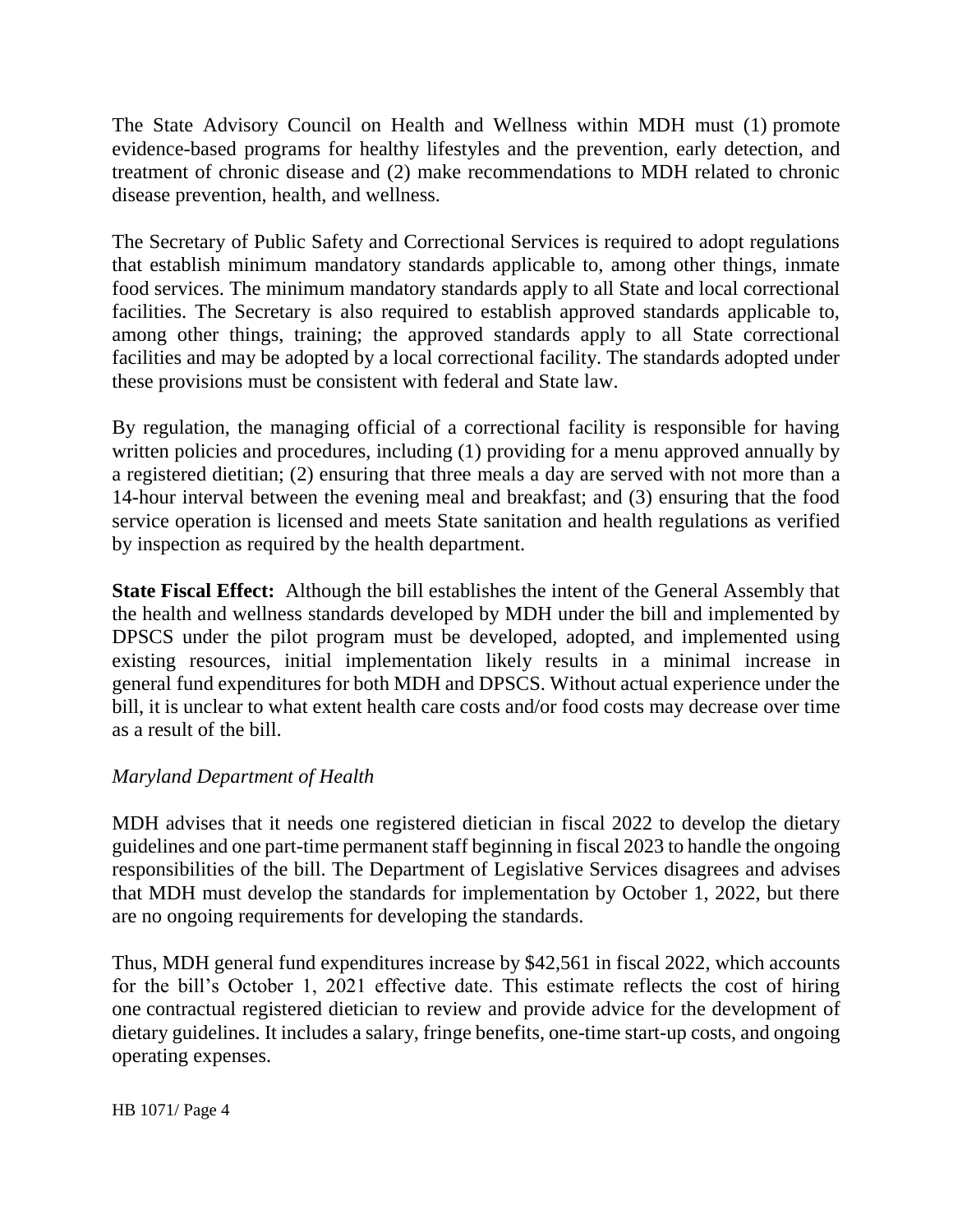| <b>Contractual Position</b>           | 10       |
|---------------------------------------|----------|
| Salary and Fringe Benefits            | \$36,980 |
| <b>Operating Expenses</b>             | 5,581    |
| <b>Total FY 2022 MDH Expenditures</b> | \$42,561 |

Future year expenditures reflect a full salary with annual increases and employee turnover, ongoing operating expenses, and termination of the contractual position after the first quarter of fiscal 2023.

This estimate does not include any health insurance costs that could be incurred for specified contractual employees under the State's implementation of the federal Patient Protection and Affordable Care Act.

### *Department of Public Safety and Correctional Services*

DPSCS advises that, in order to update the minimum mandatory standards for inmate food services by January 1, 2022 (and at least every five years thereafter), it needs to redirect staff time to develop the standards and either amend or promulgate regulations to align with the newly developed standards. While this is an operational impact for DPSCS, it can likely be absorbed within existing budgeted resources.

DPSCS further advises that until the Secretary of Health develops the standards for the pilot program, the bill's effect on DPSCS expenditures relating to inmate food services cannot be reliably estimated. DPSCS currently provides vegetarian meal plans on a daily basis as well as plant-based meal options to regular diet inmates on four out of the five weekly menu cycles. DPSCS advises that providing a plant-based meal on the fifth weekly menu cycle increases costs by up to \$0.65 per meal. Under the bill – for four State correctional facilities participating in the pilot program – DPSCS must provide at least one plant-based meal option and at least one plant-based beverage to all inmates at each meal at least one day each week. In December 2020, the average daily population for the Division of Correction was 15,647 inmates spread out across 18 prisons and pre-release centers. *For illustrative purposes only*, assuming an increase of 10.4 additional plant-based meals offered annually to approximately 3,477 inmates across four State correctional facilities at an increased cost of \$0.65 per meal, general fund expenditures could increase by approximately \$23,504 annually during the two years of the pilot program. To the extent that the pilot program is extended beyond two years and/or expanded to additional correctional facilities, general fund expenditures increase beyond fiscal 2024.

State revenues may also be affected. According to DPSCS, a decrease in the purchase of meat-based products by State facilities may result in a decrease in revenues for the food processing plant in the Maryland Correctional Enterprises (MCE). MCE operates as a self-supporting agency within DPSCS that includes a food processing plant. Nearly all